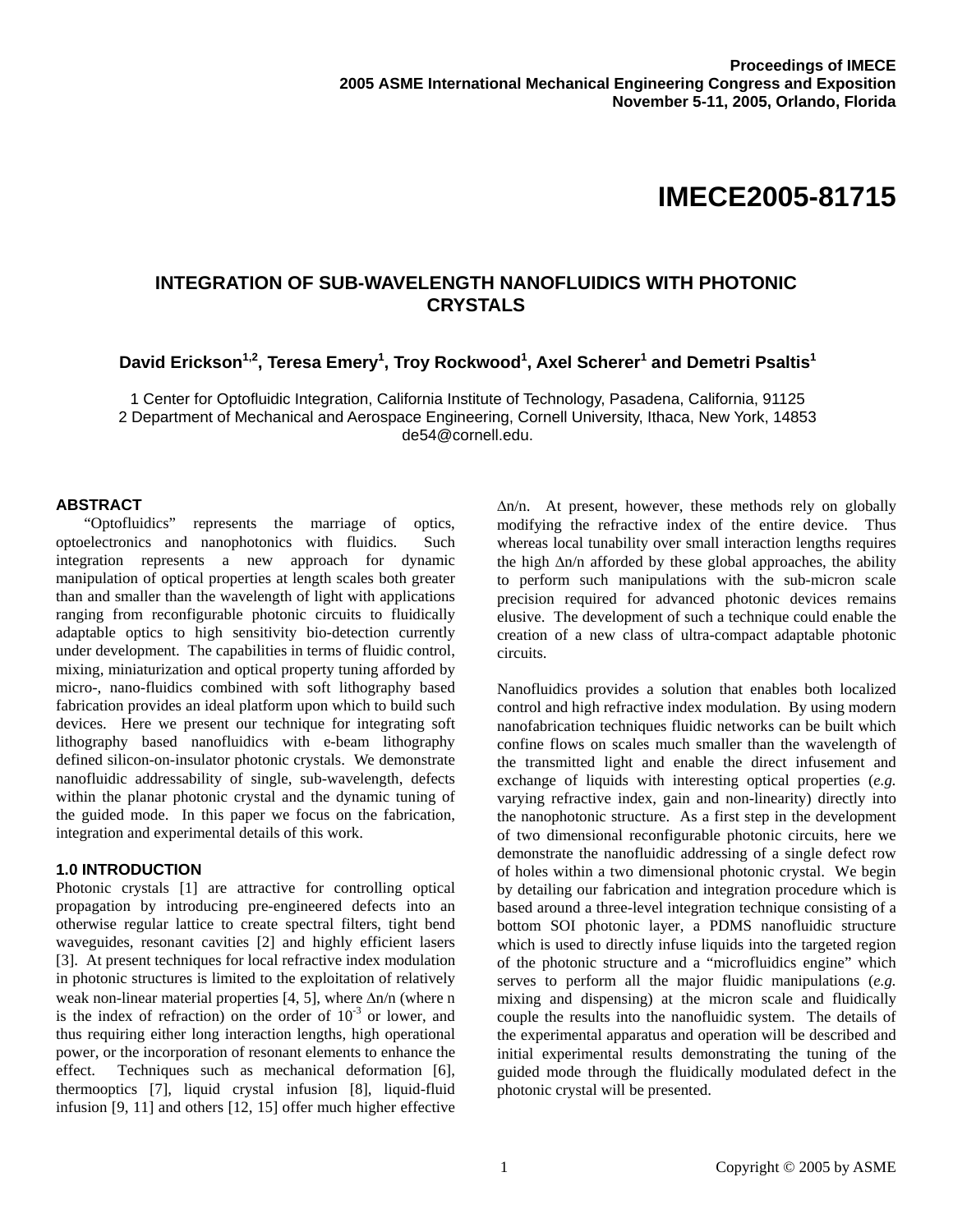# **2.0 NANOSCALE OPTOFLUIDIC INTEGRATION**

As mentioned above the integration of fluidics and photonics at the 100 nanometer scale represents a significant challenge in terms of fabrication, alignment and operation. Due to the extreme difficulty in constructing a single structure which contains both the photonic and fluidic components, the general approach used here was to take advantage of standard photonic and fluidic processing (fabricating the two components separately) and then develop a technique for interfacing the two. In this section will first give a brief and general overview of micro- and nano-fabrication techniques and materials in the context of which are most suitable for integration with nanophotonic structures. We will then describe in greater detail the specifics of the fabrication procedure and general integration philosophy used here including it's advantages and limitations.

#### 2.1 Fabrication Procedure for SOI Photonic Crystals

The e-beam lithography and dry etching fabrication procedures for creating the SOI photonic crystals used are well established and well described in the literature (e.g. [16]). For optofluidic integration we modify the procedure outlined in Loncar *et al.* [16] only slightly in that we defined the pattern in a negative flowable oxide resist which is left on after processing to enhance bonding with the fluidic layer. Additionally we do not etch the underside insulator layer in favor of using it to enhance the mechanical stability of the structure. In general, "flow through" photonic structures (such as membrane suspended photonic crystals) require much more complicated fluidic confinement schemes on both sides of the device and therefore well type structures are typically preferred. Figure 1 shows a sample photonic crystal used here prior to integration with the fluidics.



*Figure 1: Silicon-on-Insulator Photonic Crystal. The lattice constant and hold radius of the crystal are 434nm and 140nm respectively and the height is 207nm out of the page. Larger holes in the center are a design-time defect done in order to introduce a guided mode into band gap of the crystal. The larger holes are those which are to be targeted fluidically.* 

# 2.2 Overview of micro- and nano- fluidic fabrication procedures

At the onset of modern microfluidics in the early 1990's glasses, quartz and silicon were the materials of choice for microfabrication [17-19], primarily due to the well established wet etching and lithography based micromachining techniques developed by the electronics and semiconductor industries [20- 21]. When defined using e-beam lithography or similar high resolution resist patterning techniques and etched using RIE or equivalent techniques resolutions on the orders required here can be obtained relatively easily. While such structures have the advantage of having a well defined, rigid geometry, optofluidic integration requires the fluidic system to travel over not only the photonic structure but also the coupling waveguides and other protruding optical structures on the base SOI substrate and thus fluidic sealing between the two rigid structures becomes difficult.

The alternative approach is to use some of the more recently developed techniques for building fluidic systems from lowcost polymeric materials such as poly(dimethsiloxane) (PDMS) [22-23], poly(methylmethacrylate) (PMMA) [24-25] and others (see Becker and Locascio [26] and deMello [27] for comprehensive reviews). In general the primary attractiveness of these materials is that they tend to involve simpler and significantly less expensive manufacturing techniques (e.g. casting, injection and replica molding, or hot embossing). Of these materials and techniques, PDMS processing using the soft lithography process developed by Whitesides' group at Harvard University [23, 28, 29] is the most suitable as is electrometric nature facilitates sealing over rigid surfaces. The Quake group, then at Caltech, demonstrated how a reasonably simple two layer structure constructed using this processing can be scaled to create highly integrated devices with 1000's of valves per  $\text{cm}^2$  (see Thorsen et al. [30] for details). This same feature also complicates the fabrication of sub-micron channels as it deformable nature can to lead to channel collapse, though in general such problems can be avoided by manipulating the linker:base ratios and through careful processing. As a result multi-layer soft-lithography was selected as the fluidic fabrication technique for this work. In addition to manufacturing simplicity, building the fluidic layer separately from the optical layer in a soft polymer such as PDMS or RTV has the additional advantage of being air permeable which facilitates the initial wetting of the system.

# 2.3 Multilevel Optofluidic Integration

From an operational perspective addressing individual features within a photonic crystal necessitates the use of nanoscale fluidics, however the complex fluidic switching, dispensing and mixing required to operate such devices becomes difficult at those length scales due to the  $D^2$  dependence of flow velocity on channel size (where D is the characteristic channel diameter) and  $1/L^2$  dependence of the diffusion time (where L is the characteristic length scale for diffusion). To avoid this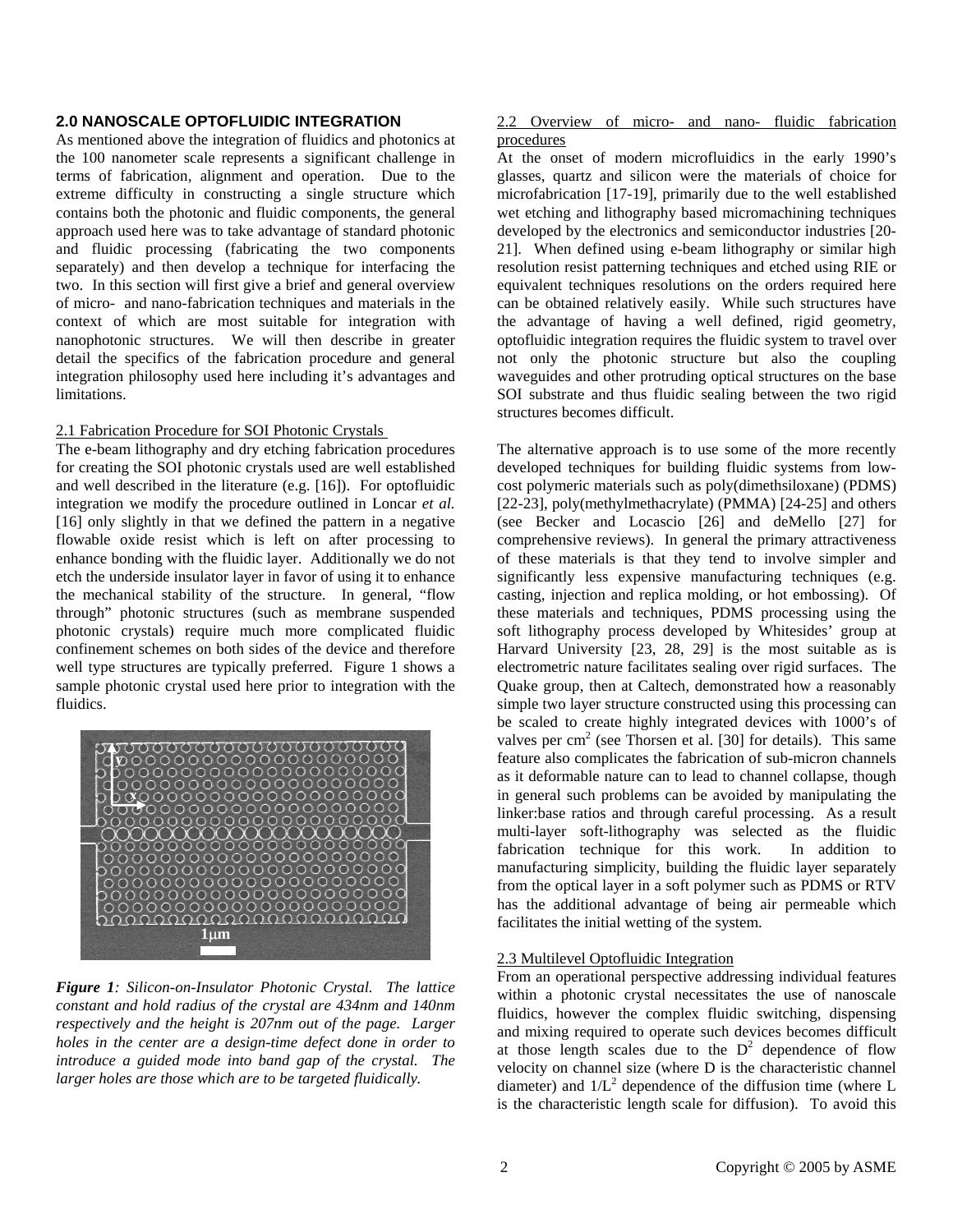difficulty we developed a technique for "multilevel optofluidic integration" as described below.

The first level of integration is the nanophotonic level which comprises of the device or devices to be fluidically targeted, defined on the base substrate which also provides support for the fluidics. In this case we use an array of 30 identical photonic crystal structures defined in SOI, each with a triangular lattice of holes constant  $a = 434$ nm, hole radius  $r =$ 140nm and height  $h = 207$ nm. In the experiments presented here we increase the radius of the holes within the central row of the photonic crystal (which is to be targeted fluidically) to 203nm in order to introduce a reduced index guided mode into the band gap created by the otherwise regular crystal lattice. This geometry was selected on the basis of a series of numerical experiments as having transmission properties that were most sensitive to changes in index of refraction within the targeted region. Details on the calculations performed to reach this conclusion are outlined in Section 4.

The second level of integration is the nanofluidic level which enables direct fluidic coupling into the photonic structure. In this case the nanofluidic system consists of an array of 350nm wide channels spaced with 5µm period. Using similar e-beam and dry etch processing to that done for the nanophotonic structure, we hard define the nanofluidic layout in positive relieve into a separate SOI substrate (we discuss the use SOI to define the nanofluidics here, though we have also used standard silicon substrates). The relief pattern used here was approximately 200nm tall coinciding with the thickness of the silicon layer.

The purpose of the nanofluidics level is to provide fluidic coupling between the photonic structure and the upper level of integration or "microfluidics engine" as described previously. To integrate the microscale fluidics we define the pattern, again in positive relief, on the same nanofluidic substrate using the following technique. After acetone and isopropyl alcohol cleaning and treating the nanofluidic substrate with an hexamethyldisilazane (HDMS) based photoresist adhesion agent, SPR 220-7 (Shipley) photo resist was spun on to a thickness of approximately 10µm. The mask containing the fluidic patterns was then aligned such that the predefined nanochannels overlapped with the microfluidic pattern to ensure efficient coupling between the two structures. The photoresist was then exposed, soft baked and developed using the procedure recommended by the manufacturer. A hard bake step at  $110^{\circ}$ C for at least 30min was then done to harden the photoresist and enhance the adhesion. A 20-30µm thick film of 10:1 (base:linker) RTV is then spun on the master and allowed to cure for 30 minutes at  $80^{\circ}$ C.



*Figure 2: Overview of fabrication stages in nanoscale optofluidic integration technique.*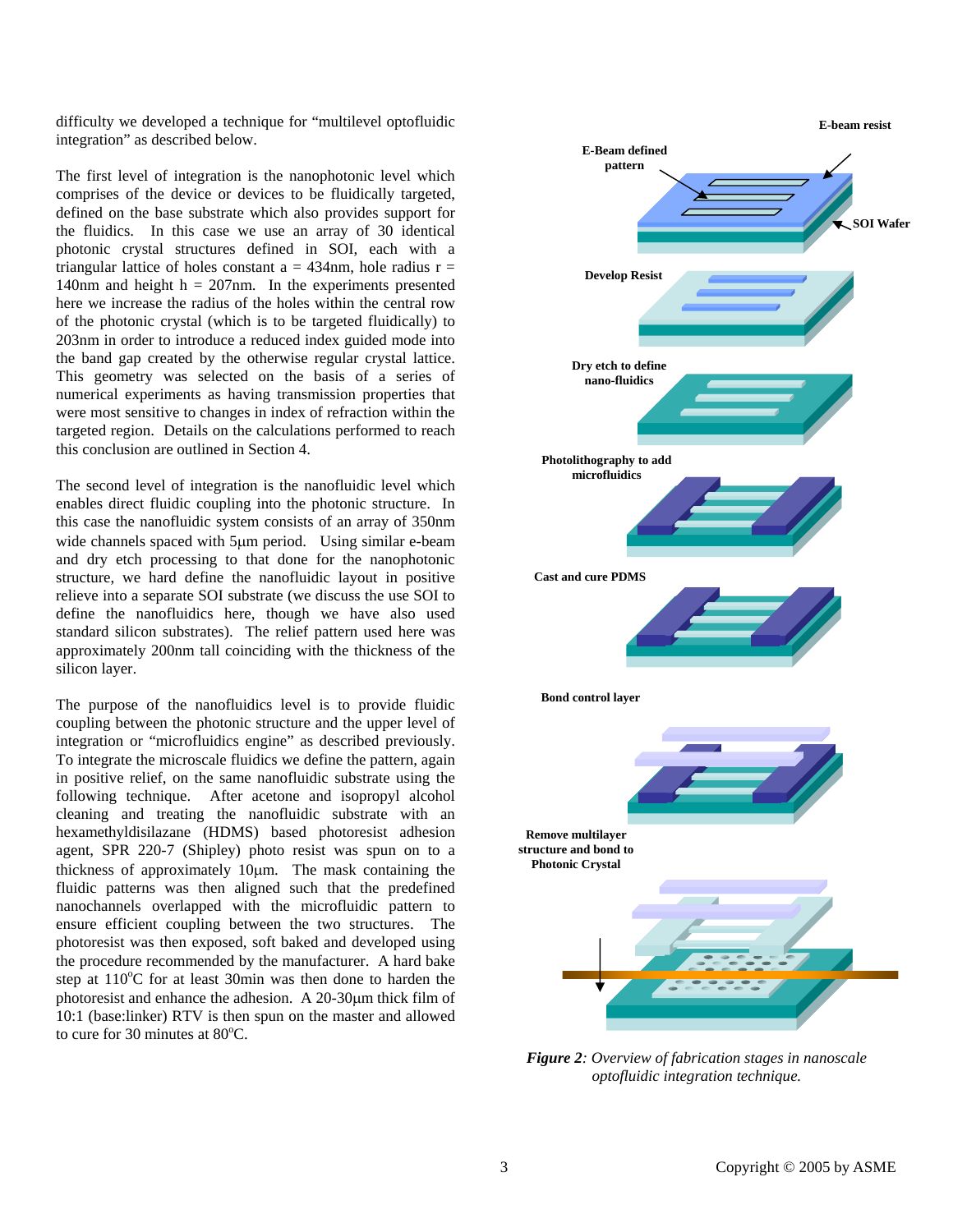To complete the microfluidics engine an upper control layer which contains the control valves (see Unger et al. [31] for details of valve actuation in such devices) is bonded to the fluidic system. Briefly local flexure of the control layer when actuated by an external air pressure locally defines the pumps and valves which direct the flow on the bottom layer. The control layer is fabricated in the same fashion as the microfluidics layer however the final cast is made thicker (~5mm) and with a 5:1 base:linker ratio. After both the fluidic and control layers have cured, the top side of the fluidic layer and bottom side of the PDMS layer are exposed to a short air plasma treatment, aligned, placed in conformal contact and finally baked at  $80^{\circ}$ C for two or more hours for final sealing. Figure 2 provides an overview of the fluidic fabrication procedure.

#### 2.3 Alignment and interfacing technique

Alignment and interfacing the sub-wavelength features in the fluidic system with the sub-wavelength features in the photonic structures, complicated by the deformable nature of the fluidic system, is one of the most challenging aspects of this work. In general parallelity between the nanochannels and the photonic structure can be achieved through standard mechanical alignment techniques by ensuring that the alignment markers are separated by a sufficient distance. To align the nanochannels with the targeted row of holes in the y-direction (as defined in Figure 1) we vary the spacing between the array of photonic crystals by one half the diameter of the central row of holes. When interfaced with the regularly spaced array of nanochannels, this ensures that at least one nanochannel will be aligned with the central row of at least one photonic crystal. Using this technique the two systems were positioned using a standard mask aligner and then interfaced and bonded by placing them in conformal contact after a 7s air plasma oxidation.

As will be demonstrated in the proceeding sub-section the "zebra-spacing" technique used here was successful at aligning the nanochannels with the targeted region of the photonic structure. In general however a more precise technique for both x and y directions is required to move towards twodimensional adaptable photonic structures. At present we are investigating the use of Moiré pattern techniques [32] for performing such alignment.

#### 2.4 Alignment, infusement and seal integrity tests

After assembly, the nanochannels were initially infused with a 1% surfactant solution of Cetyltrimethylammonium bromide (CTAB) in DI water which served to reduce the surface tension at the air liquid interface and facilitate wetting of the nanochannel arrays. As mentioned above, the air permeable nature of the RTV fluidics was also likely instrumental in removing air bubbles which may otherwise have been trapped within the system. To directly examine the channel alignment and seal integrity at the nanoscale we conducted an experiment

where we initially infused a highly concentrated CTAB solution (roughly 5% by mass) into the fluidic system and allowed the solvent to evaporate overnight. Figure 3 shows an SEM image of the CTAB residue after removal of the fluidics for both an aligned and misaligned case. The seal between the elastomer and photonic crystal is quite good within the crystal itself, however there appears to be some leakage around the outside of the device where the nanochannel first comes in contact with the photonic structure and must conform to the jump interface. As can be seen however the leakage remains confined outside the device and should not significantly affect the delivery.



*Figure 3. Demonstration of single row addressability for aligned nanochannel. (a) SEM image showing photonic crystal prior to integration with nanofluidics. Holes with increased radius define the region to be targeted fluidically. (b) SEM image of photonic crystal after removal of fluidics. Darkened regions show deposited CTAB after allowing the solvent to evaporate within the nanochannels, illustrating precise fluidic confinement within the targeted region of the photonic crystal.* 

As can be seen in both Figure 3a and 3b the infusement into the nanowell structures appears to be complete and there does not appear to be any nano- bubbles trapped within the wells. In this case the aspect ratio of the wells (height to diameter) is 0.74. Further studies are required in order to determine what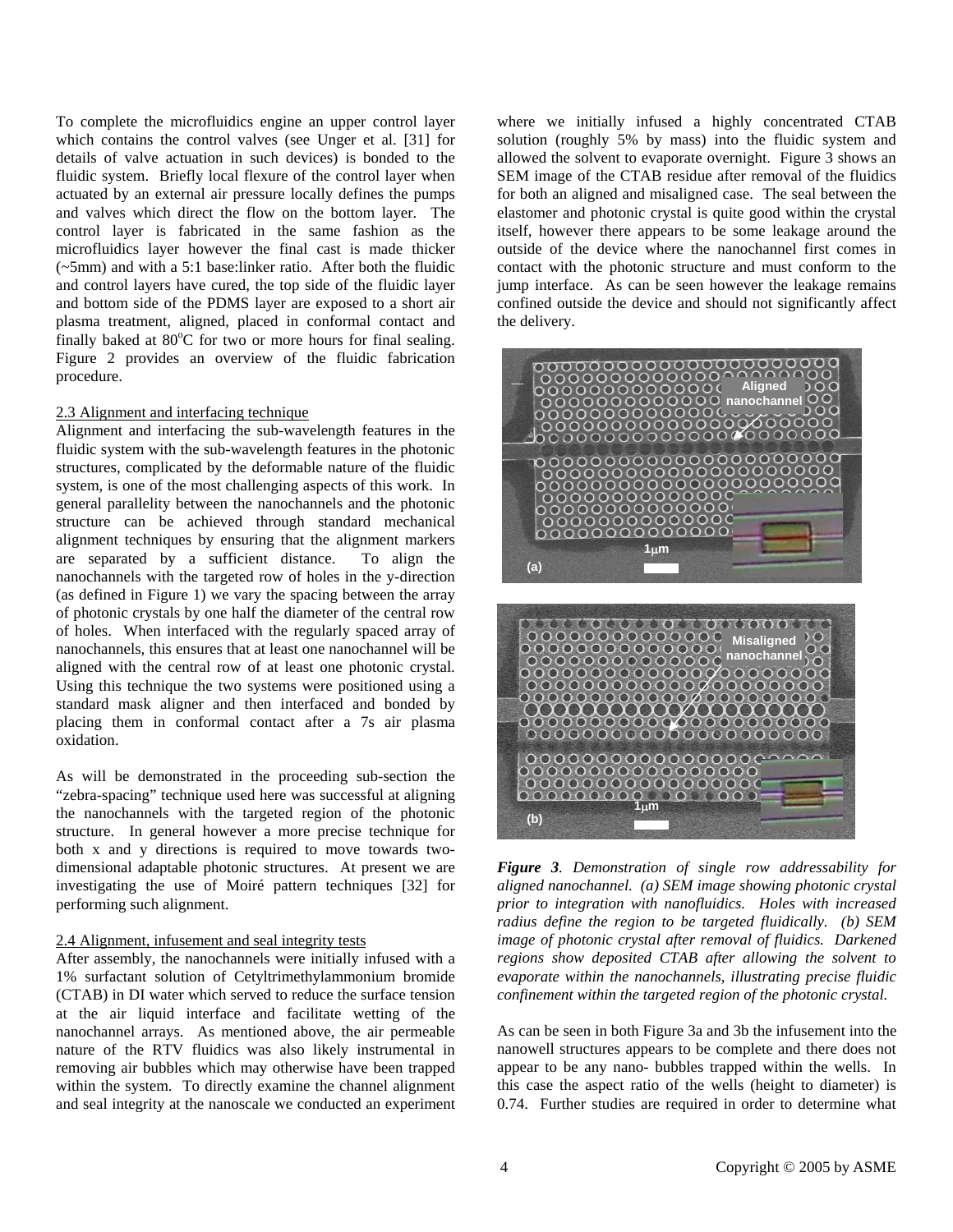the ultimate limit on the aspect ratio is for complete wetting of the structure.

#### **3.0 EXPERIMENTAL SECTION**

Figure 4 below illustrates the experimental layout used for these experiments. A typical experiment was conducted by first adhering the optofluidic structure to the XZ chip positioning arm (as shown in 4c) and inserting the fluidic and valve tubing (as shown in 4b). The fluidic system was then wetted using the technique described above. For this work we selected solutions of aqueous CaCl<sub>2</sub> which ranged in refractive index from DI water,  $n = 1.33$ , to 5M,  $n = 1.44$  as the fluids to modulate the refractive index in the photonic structure. While with greater far greater ranges in refractive index are available (see Erickson et al. [33]) the primary advantage of these

solutions is the lack of an interface between the two fluids. The capillary pressure induced by the presence of an immiscible interface scales with 1/D and, as can be shown, at the channel scales used here this pressure becomes significantly higher than the pressure that can be applied to the system before failure of the fluidic seal.

Following mounting and connection of the fluidics tapered fiber lenses (Corning, Corning NY) were mounted in the fiber alignment stages as shown and connected to the HeNe fiber laser (Thorlabs) for preliminary alignment to the on-chip waveguides. Once the preliminary alignment was done the excitation fiber was connected to the tunable infrared laser (Agilent) and the collection fiber to the power meter. The position of both stages were then optimized to maximize the



*Figure 4. Nanofluidically tunable photonic crystals, experimental setup. (a) Layout of experimental setup showing fluidics, optics and positioning stages. (b) Photograph of setup (c) closeup image of the experimental apparatus.*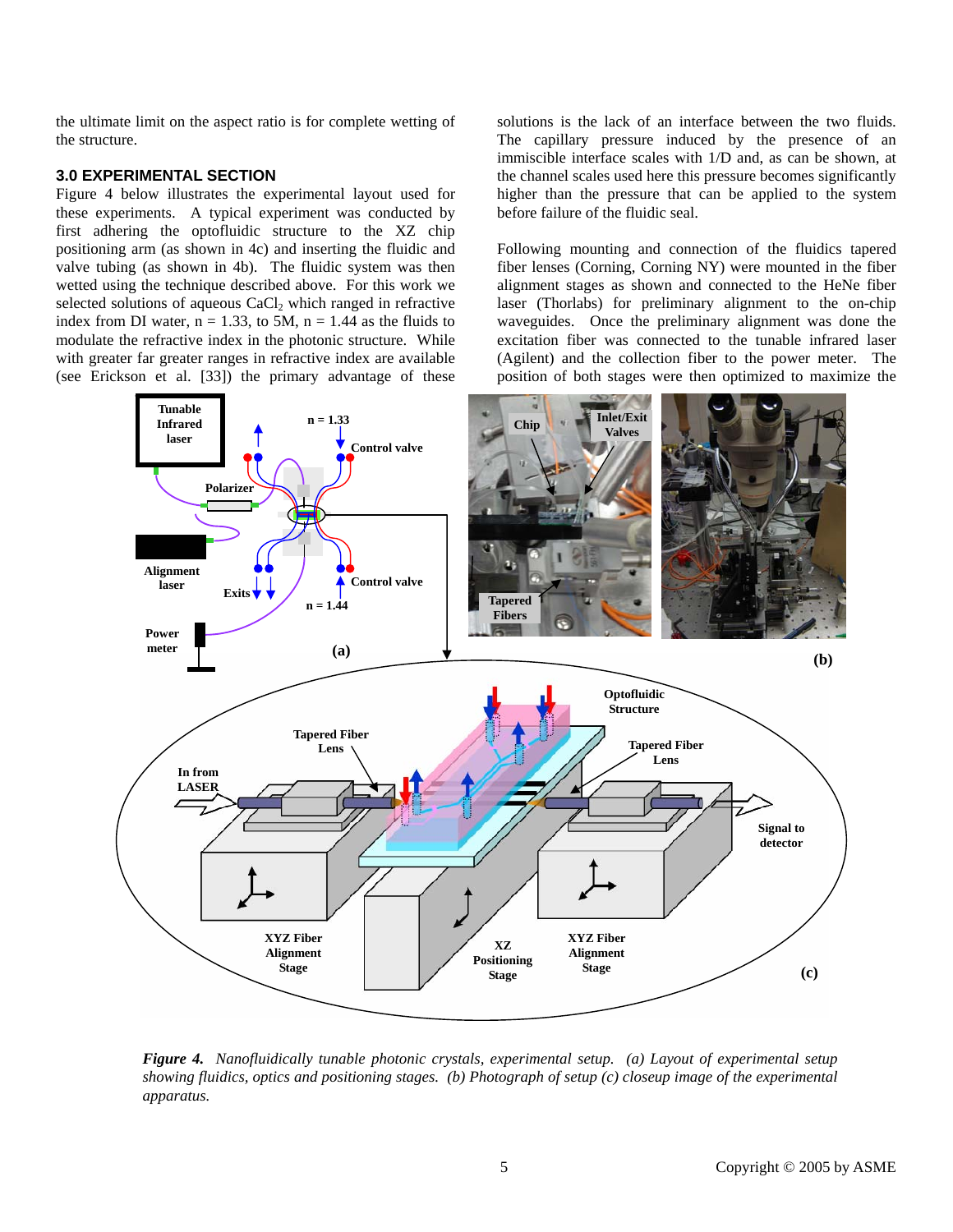transmitted power through the photonic crystal. Once the system was aligned a scan was performed with the tunable laser over the available wavelength range (1460nm to 1580nm). To determine which of the photonic crystals was aligned with the nanofluidic structure the above procedure was repeated for each photonic crystal until the expected shift in the transmission spectrum was observed (as will be demonstrated in the following section). By performing an initial diagnostic inspection of the chip using an optical microscope we were able to reduce the number of photonic crystals which may be aligned to a handful of candidates, thereby eliminating the need to scan each system to find that which was correctly aligned. Once the system was aligned, spectrum were taken over the range of available wavelengths for both the DI solution and 5M CaCl2. Dynamic switching experiments were conducted between the two systems as will be outlined in the following section.

# **4.0 NANOFLUIDIC TUNING OF PHOTONIC STRUCTURES**

Figure 5a shows the normalized quasi-TE mode transmission through the photonic crystal with a fluidically modulated waveguide (i.e. central row aligned with a nanofluidic channel) for DI water and 5M  $CaCl<sub>2</sub>$ . The data presented has been smoothed to remove higher frequency Fabry-Perot resonances. The results show a shift in the peak transmission of the guided mode from  $a/\lambda = 0.291$  to  $a/\lambda = 0.289$  (corresponding to a ∆λ=15nm) when the lower index liquid is displaced by the higher index salt solution. The higher index solution effectively serves to decrease the size of the holes and shifts the guided mode towards the dielectric band of the regular crystal. As can be seen from Figure 5a increasing the index difference between the two fluids would provide a greater shift in the peak transmission of the guided mode, however it would not provide for a significantly higher extinction ratio. The dispersion diagram for photonic crystal geometry used here (see Figure 1). The  $n = 1$  line represents the guided mode which is introduced into the photonic crystal by increasing the radius of the holes in the targeted region. As the air was replaced with the higher refractive index liquids the frequency of the guided mode decreased as the optical radius of the holes became smaller. As can be seen the change the computed peak transmission wavelength matched well with that observed experimentally.

Dynamic modulation of the transmitted power is demonstrated in Figure 5b at  $a/\lambda = 0.291$  by fluidically switching between the DI water and  $CaCl<sub>2</sub>$  solutions (shown schematically in Figure 5c). As can be seen extinction ratios on the order of 20dB are obtained with a switching speed on the order of 10s of seconds. The modulation speed is inherently limited by the viscous nature of the process. For pressure driven flows we can estimate the timescale for hydrodynamic switching by examining the time required to completely displace one liquid with another from a nanochannel given by  $t_{switch} = 12 \eta L^2 / \Delta P$  $D_h^2$ . The applied pressure,  $\Delta P$ , for this case was between 15 kPa and 30 kPa limited by the sealing stability between the PDMS and the photonic substrate. The channel hydraulic diameter,  $D_h$ , is fixed by the photonic geometry. The channel length, L was 400µm which could be reduced by at least an order of magnitude resulting in two order of magnitude decrease in the switching time however this is still in the millisecond range.



*Figure 5: TE-like transmission through photonic crystal with aligned nanochannel. (a) Shift in transmitted power spectrum*  when aligned nanochannel filled with Air  $(n = 1)$ ,  $H<sub>2</sub>0$   $(n = 1)$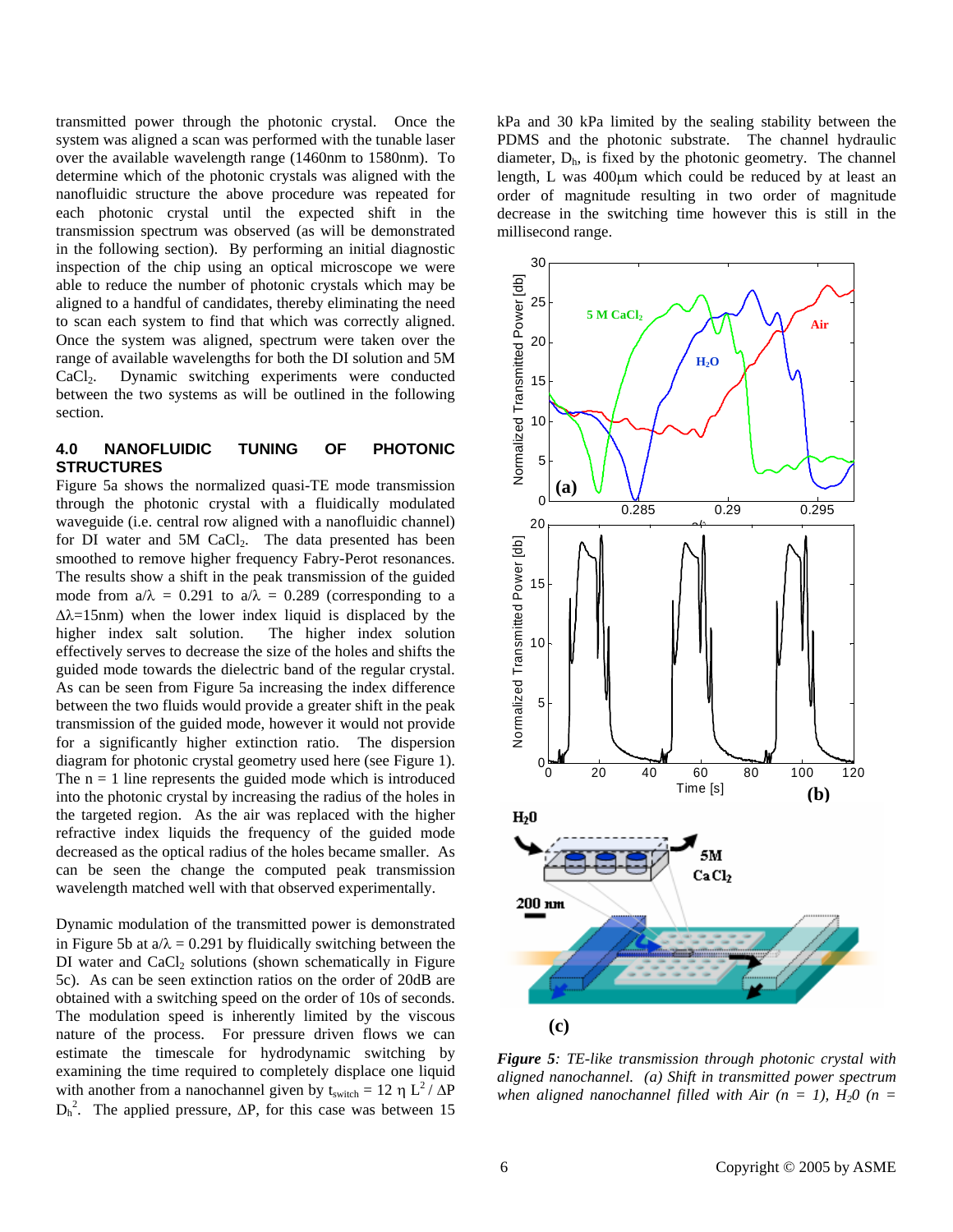*1.33) and 5M CaCl<sub>2</sub> (n = 1.44) (b) Dynamic switching at*  $a/\lambda$  *= 0.291. (c) Schematic showing dynamic displacement.* 



*Figure 6: Dispersion diagram for TE-like modes in the for the 3D photonic crystal geometry shown in Figure 1. Lines demonstrate the change in the location of the guided mode with modulation of the refractive index in the central row of holes.* 

# **ACKNOWLEDGMENTS**

This work was carried out at the Center for Optofluidic Integration at the California Institute of Technology. Funding for the center is provided by the Defense Advanced Projects Agency under the University Photonics Research Centers Program.

# **REFERENCES**

- 1. Joannopoulos, J., Meade, R., Winn, J., 1995, *Photonic Crystals: Molding the Flow of Light*. Princeton University Press, Princeton, New Jersey.
- 2. Johnson, S., Joannopoulos, J., 2002, *Photonic Crystals: The Road from Theory to Practice*. Kluwer Academic Publishers, Boston, Massachusetts.
- 3. Painter, O., Lee, R.K., Scherer, A., Yariv, A., O'Brien, J.D., Dapkus, P.D., Kim, I., 1999 Science, **284**, 1819.
- 4. Almeida, V., Barrios, C., Panepucci, R., Lipson M., 2004, "All-optical switching on a silicon chip" Nature **431**, 1081.
- 5. Xu, Q., Schmidt, B., Pradhan, S., Lipson, M., 2005, "Micrometer-scale silicon electro-optic modulator" Nature, **435**, 325.
- 6. Park, W., Lee, J-B., 2004, Mechanically tunable photonic crystal structure. App. Phys. Lett. **85**, 4845.
- 7. Chong, H., De La Rue, R., 2004, "Tuning of Photoic Crystal Waveguide by Thermooptic Effect." IEEE Photonics Tech. Lett. **16** 1528.
- 8. Leonard, S., Mondia, J., van Driel, H., Toader, O., John, S., Busch, K., Birner, A., Gosele, U., Lehmann, V., 2005, "Tunable two-dimentional photonic crystals using liquidcrystal infiltration." Phys. Rev. B **61** 2389.
- 9. Kerbage, C., Windeler, R.S., Eggleton, B.J., Mach, P., Dolinski, M., Rogers, J., 2002, "Tunable devices based on dynamic positioning of micro-fluids in microstructured optical fiber." Opt. Commun. **204**, 179.
- 10. Mach, P., Dolinski, M., Baldwin, K., Rogers, J., Kerbage, C., Windeler, C., Eggleton, B., 2002, "Tunable microfluidic optical fiber." Appl. Phys. Lett. **80**, 4294.
- 11. Cattaneo, F., Baldwin, K., Yang, S., Krupenkine, T., Ramachandran, S., Rogers, J., 2003, "Digitally tunable microfluidic optical fiber devices." J. MEMS **12**, 907.
- 12. Raineri, F., Cojocaru, C., Raj, R., Monnier, P., Levenson, A., Seassal, C., Letartre, X., Viktorovitch, P., 2005, "Tuning a two-dimentional photonic crystal via optical carrier injection." Opt Lett. **30**, 64.
- 13. Tan, H., van Driel, H.M., Schweizer, S., Wehrspohn, R., Gosele, U., 2004, "Nonlinear optical tuning of a twodimentional silicon photonic crystal." Phys. Rev. B **70** 205110.
- 14. Iwamoto, S., Arakawa, Y., 2004, "Photonic Crystal with Advanced Micro/Nano-Structures: Quantum Dots and MEMS." IEICE Trans. Electron. **E87** 343
- 15. Wild, B., Ferrini, R., Houdre, R., Mulot, M., Anand, S., Smith, C., 2004, "Temperature tuning of optical properties of planar photonic crystal microcavities." Appl. Phys. Lett. **84** 846.
- 16. Loncar, M., Nedeljkovic, D., Doll, T., Vuckovic, J., Scherer, A., Pearsall, T., 2000, "Waveguiding in Planar Photonic Crystals" App Phys Lett. **77** 1937.
- 17. Manz, A., Graber, N., Widmer, H., 1990, "Miniaturized total chemical analysis systems – A novel concept for chemical sensing" Sens. Actuators B **1** 244.
- 18. Manz, A., Harrison, D., Verpoorte, E., Fettinger, J., Paulus, A., Ludi, H., Widmer, H., 1992, "Planar chips technology for miniaturization and integration of separation techniques into monitoring systems – capillary electrophoresis on a chip" J. Chromatography, **593** 253.